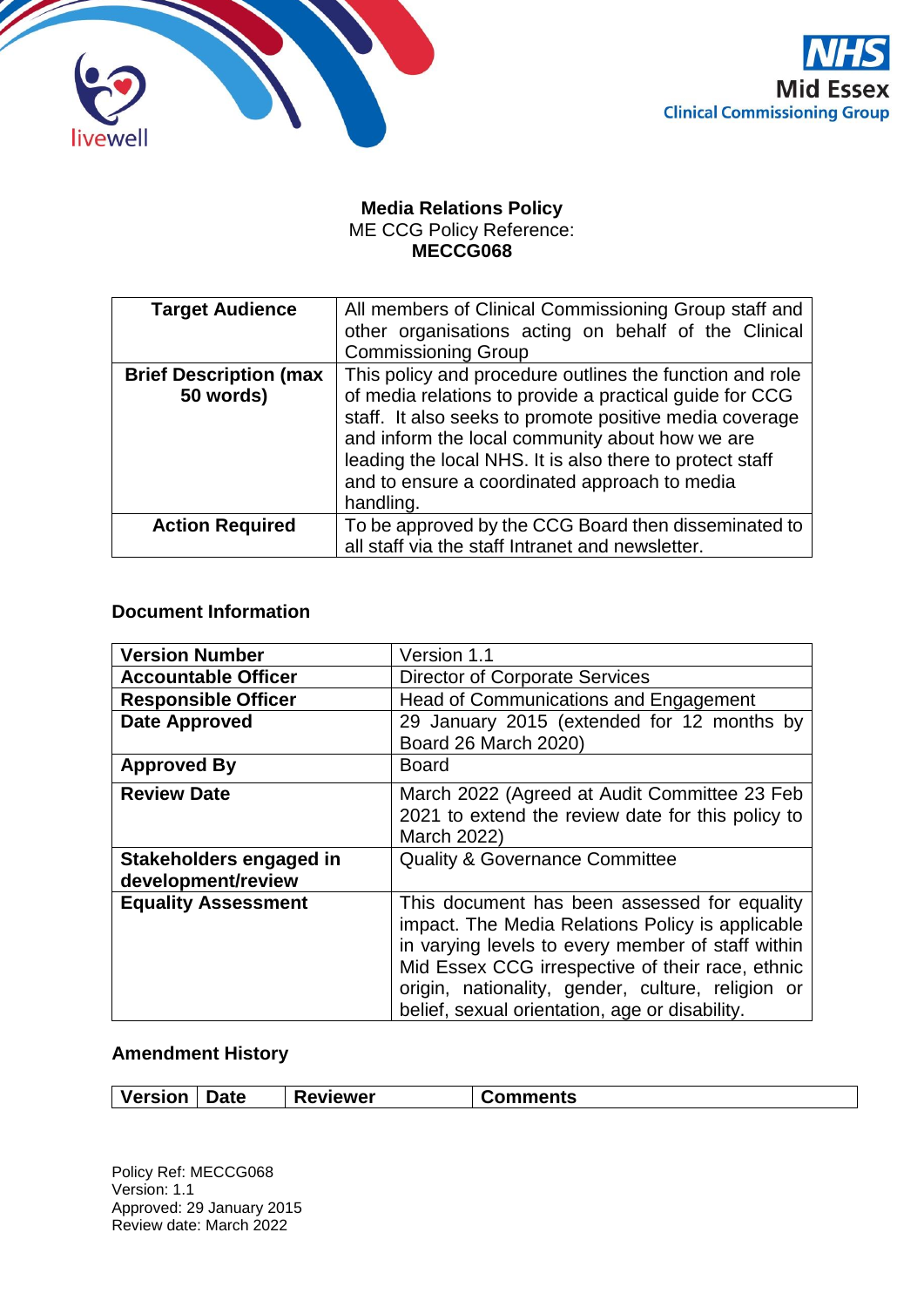| 1.1 | 2014 | October   Rachel Harkes,<br>Head of | Reviewed following the transfer of the<br>communications service from the CSU to |  |  |  |
|-----|------|-------------------------------------|----------------------------------------------------------------------------------|--|--|--|
|     |      | Communications                      | Mid Essex CCG.                                                                   |  |  |  |
|     |      | and Engagement                      |                                                                                  |  |  |  |

| <b>Item</b> | <b>Contents Page</b>                  | Page           |
|-------------|---------------------------------------|----------------|
|             | Background                            | 3              |
| 1.          | Introduction                          | 3              |
| 2.          | Purpose                               | 3              |
| 3.          | <b>Definitions</b>                    | 4              |
| 4.          | Roles and Responsibilities            | $\overline{4}$ |
| 5.          | <b>Policy Procedural</b>              | 4              |
| 6.          | <b>Monitoring Compliance</b>          | 9              |
| 7.          | <b>Associated Documentation</b>       | 9              |
| 8.          | <b>List of Stakeholders Consulted</b> | 10             |
| 9           | <b>Equality Impact Assessment</b>     | 10             |
|             | Appendix A                            | 11             |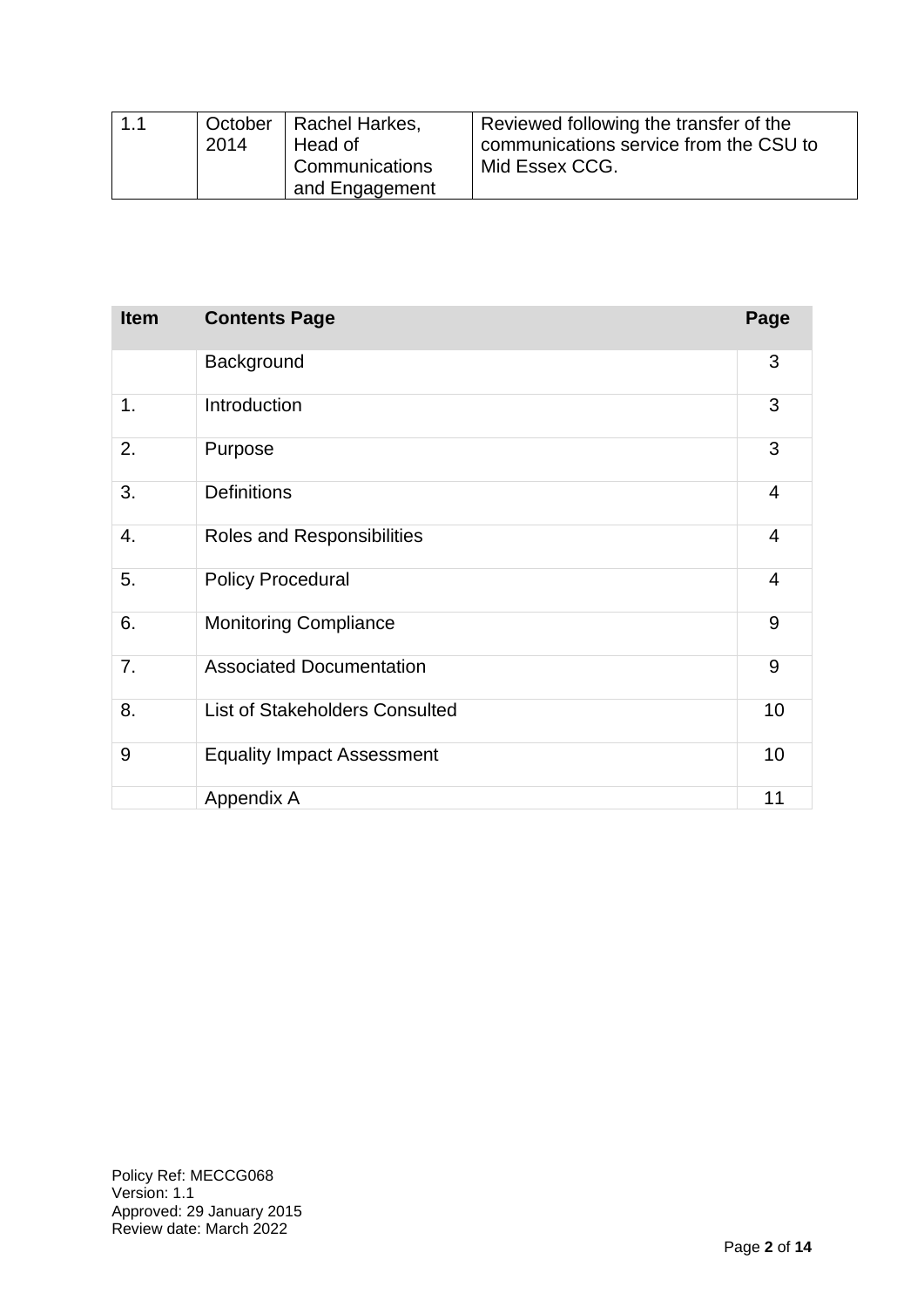## **BACKGROUND**

*The NHS is constantly under intense media scrutiny, the public has a vested interest in the NHS and its performance. In addition to being a political issue, health is often an emotive one. Whether attracting commendation or controversy it consistently makes headline news.*

*In the interests of effective media relations, both proactive and reactive, it is important that all staff directly or indirectly associated with Mid Essex Clinical Commissioning Group (CGG), including federations and member practices, adhere to the agreed guidelines set out in this policy when dealing with the media.*

*Efforts should be made to maintain and develop the CCG's relationship with local and regional media and to improve connections with professional and specialist publications.*

## **INTRODUCTION**

**1.1** Mid Essex CCG is committed to being accountable and responsive to the needs of patients and the local population; ensuring they are well informed and involved with their local NHS.

Mid Essex CCG is a publicly funded and publicly accountable service.The care and treatment commissioned is subject to public and democratic scrutiny and can attract significant media interest.

This policy outlines the function and role of media relations and provides a practical guide for CCG staff. It also seeks to promote positive media coverage and inform the local community about how we are leading the local NHS. It is also there to protect staff and to ensure a coordinated approach to media handling.

Clear internal arrangements for media relations ensure that the right people are giving the right message at the right time and to the right audiences.

This policy provides a mechanism through which Mid Essex CCG can be effective in media management. It is the responsibility of the Head of Communications and Engagement to ensure this policy is implemented across the CCG.

Policy Ref: MECCG068 **1.2** Mid Essex CCG aims to create a climate of openness and dialogue with all stakeholders. This policy supports a culture of openness and dialogue in the NHS and also ensures that the reputation of the Mid Essex CCG is protected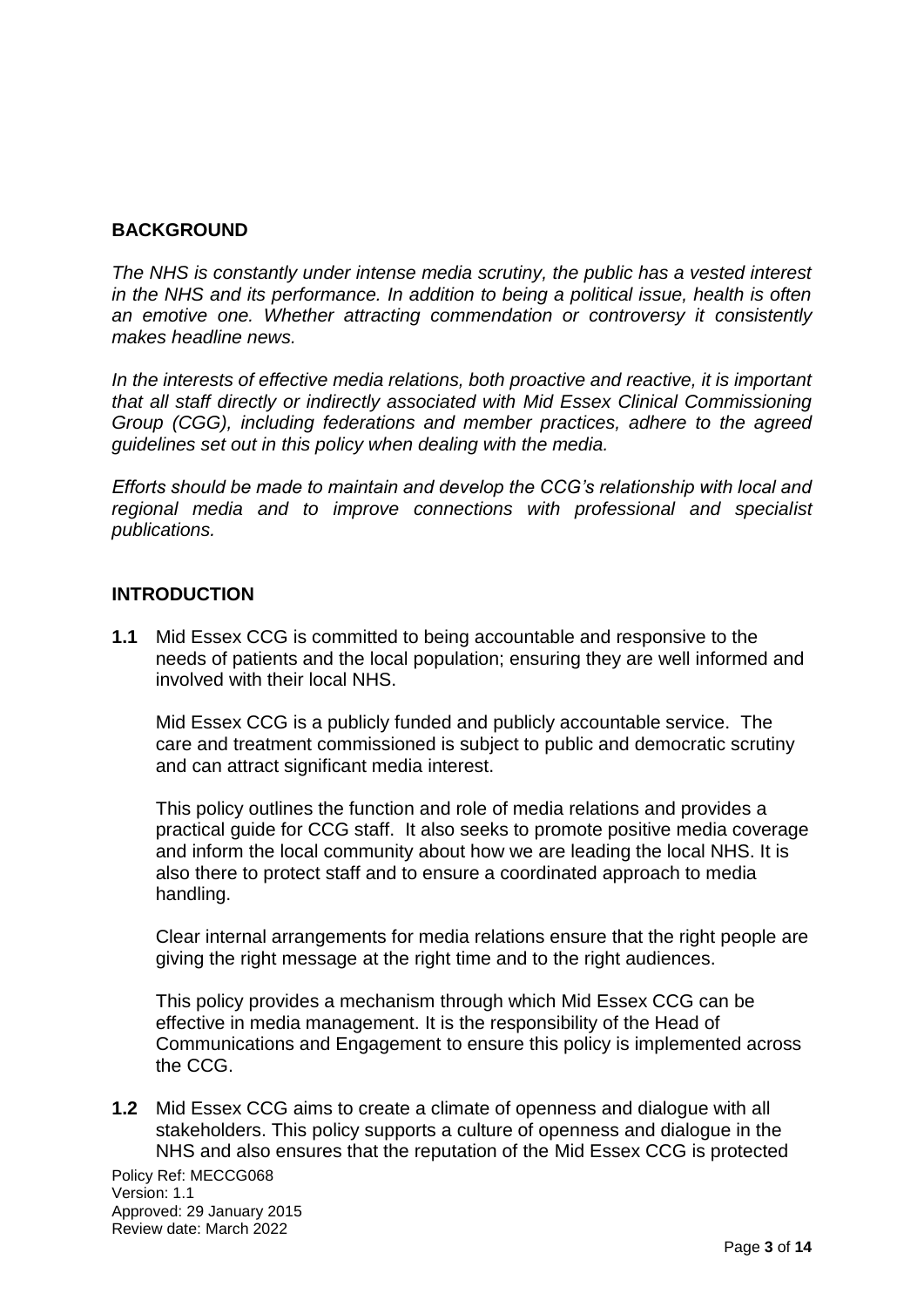and if possible enhanced and that the chances of misrepresentation by the media are reduced. Mid Essex CCG believes that clinical and non-clinical staff should have access to expert knowledge to assist and support them in media management and this policy sets out a framework to provide this support.

## **2. PURPOSE**

- **2.1** Developing good relationships with the press and media is essential. This can help to promote a positive image of our services and can be a valuable source of communication for the communities that we serve.
- **2.2** It is in the best interests of Mid-Essex CCG that all representatives of the press and broadcast media are treated in an open-handed, helpful manner.
- **2.3** In order that our relationships with the press and media are successful, it is vital that our communications are concise, clear and unambiguous. To this end staff will be required to comply with this policy at all times.

## **3. DEFINITIONS**

**3.1** The policy, when referring to 'the media', is concerned with journalists, researchers, editors and others working for the press in all forms (such as newspapers, radio, television and internet sites)

The policy, when referring to 'lead media officer' is the CCG officer designated responsibility by the Head of Communications and Engagement for dealing with the enquiry.

## **4. ROLES AND RESPONSIBILITIES**

- **4.1** Organisations who work for/with the NHS have a responsibility to the public and the media to provide information on matters about which they may have a legitimate concern. However the overriding principle is that the duty of care and protection of an individual's right to privacy, dignity and confidentiality must come first, on every occasion.
- **4.2** It is the responsibility of Director of Corporate Services to ensure that CCG staff are fully aware of this policy.
- **4.3** The policy applies to all Mid Essex CCG staff

## **5. POLICY PROCEDURAL REQUIREMENTS**

## **Press and media enquiries**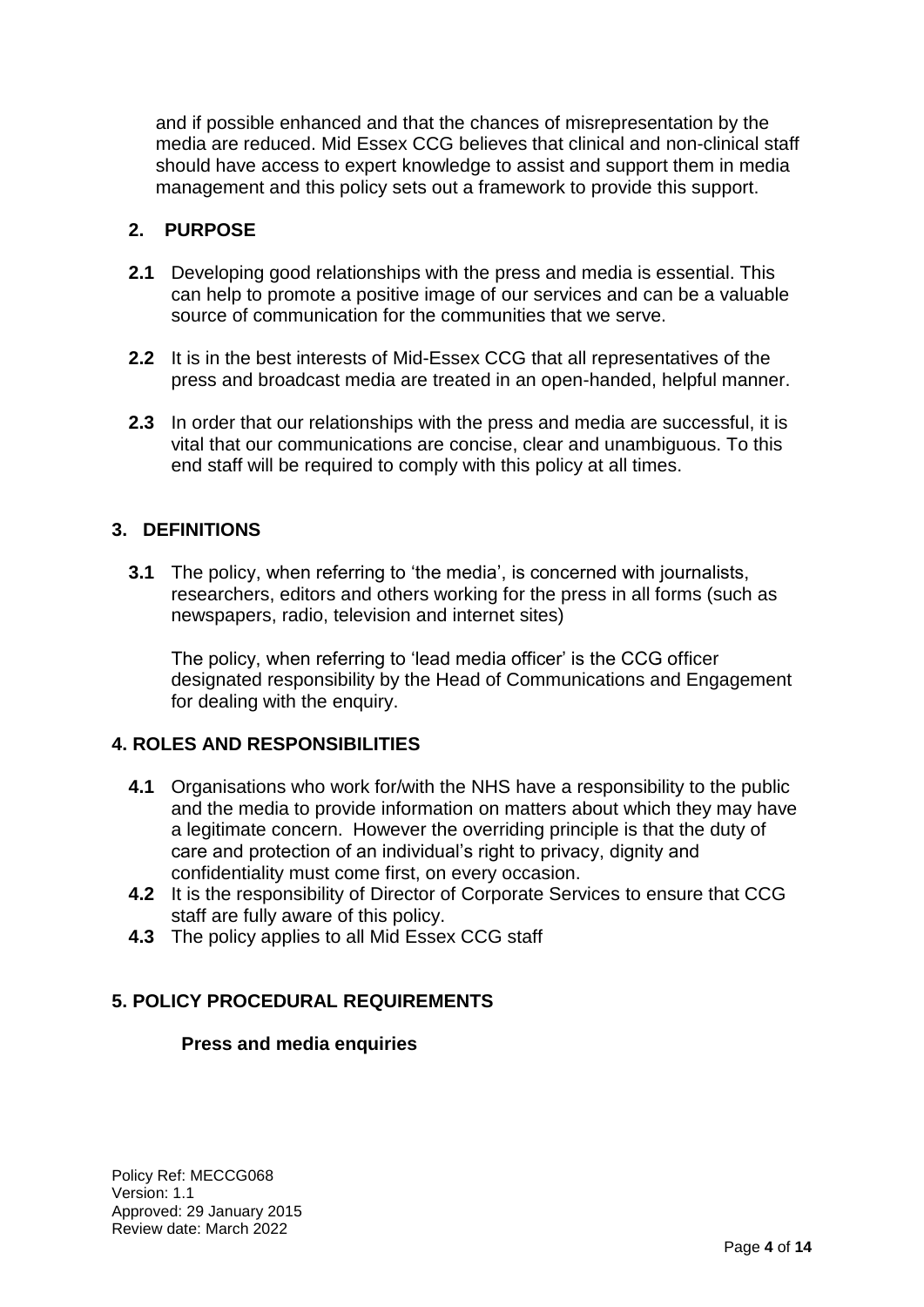- **5.1** For the purposes of this policy, a media enquiry will be a request for information received from the following stakeholders:
	- Print or broadcast media
	- 'Citizen journalists' bloggers
	- MPs or local Councillors

Patient-specific enquiries are currently managed by the CCG PALS team

**5.2** This may be in response to a story that the CCG has already published proactively, or an issue that has arisen (called a 'reactive enquiry').

In addition to a response sent directly to any of the above stakeholders, the following channels are also to be considered 'mass media' and are subject to these procedures.

- Mid Essex CCG website
- Social media (for example Twitter, Facebook, blogs)
- **5.3** Enquiries received from other stakeholders such as activist groups will usually be responded to under the Freedom of Information Act 2004 (to which a different set of procedures apply).

During normal office hours all enquiries from the press or media are to be referred, in the first instance, to the Communications and Engagement team. This arrangement is applicable to all actions by the team and as identified in this policy*.*

**5.4** If approached by the media, Mid Essex CCG staff should not answer any questions on behalf of the CCG and should instead confirm that a member of media team will get back to them as soon as possible. A brief summary of the enquiry along with contact details should be taken and given to the lead media officer who will alert/work with the appropriate senior staff at the CCG.

The only exception to this is on an occasion when it is appropriate for the Head of Communications and Engagement to speak directly with the media.

**5.5** The lead media officer will identify a spokesperson on a case-by-case basis. Where appropriate, other staff will be briefed in order to help gather facts or information in relation to the enquiry.

The identified spokesperson will be the ONLY authorised point of contact with the media – any other contact with the media by other staff will be considered as unauthorised and will be treated as such by Mid Essex CCG.

**5.6** No member of staff will speak to the media 'off the record'. The only exception to this is the lead media officer, who in certain circumstances will be required to respond in this way.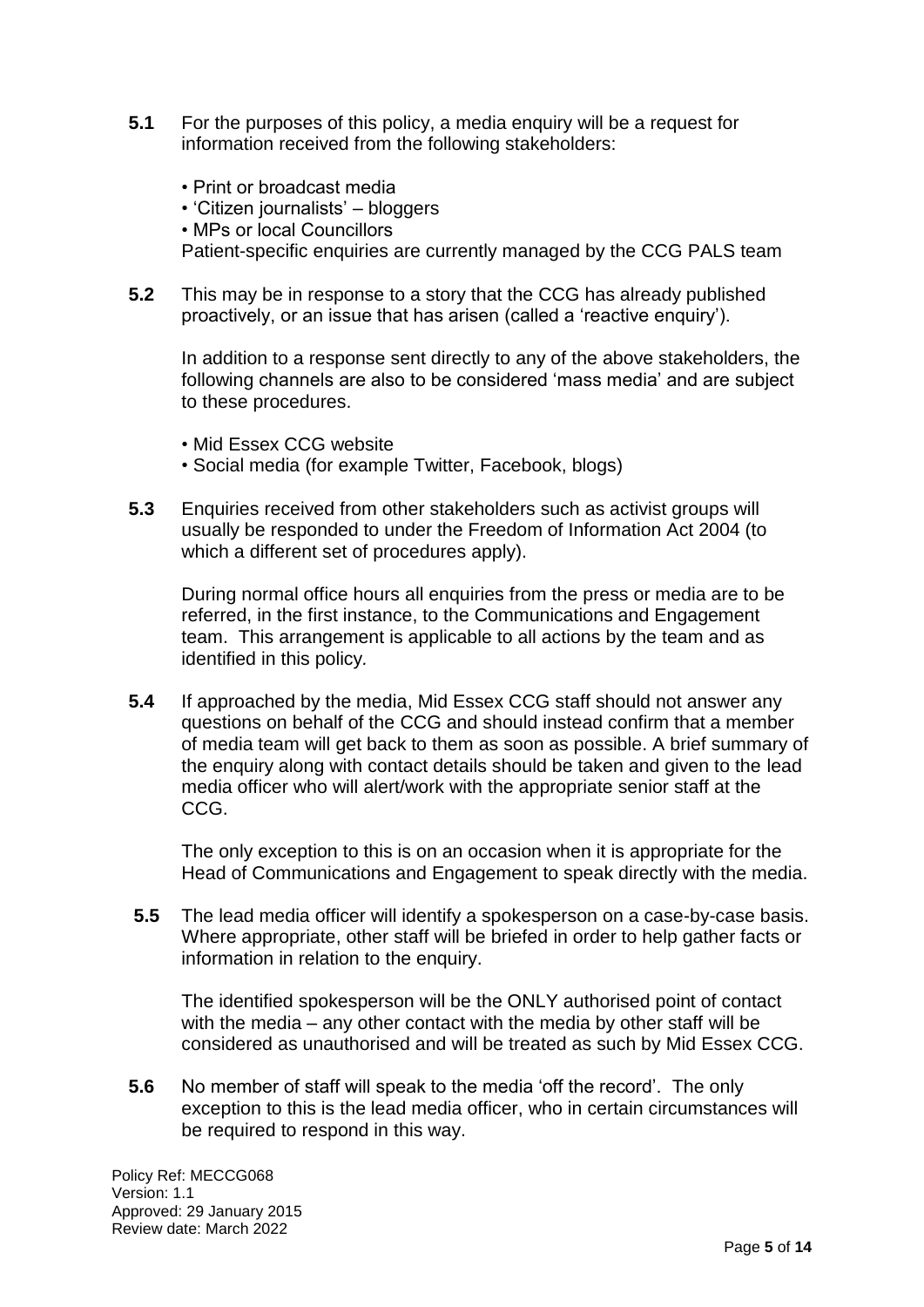- **5.7** Staff giving interviews to the press or media should have received media training, support and advice from the lead media officer.
- **5.8** All staff should ensure they are available *as a matter of urgency* should information be required by the press or media to avoid a negative reputation from being 'unavailable for comment' or worse still 'refused to comment'. This includes staff who have not been media trained, as they will be required to give information for written press statements.
- **5.9** All newspaper media enquiries should have a written response via email. This is particularly important when handling contentious issues to ensure accurate records are kept for future reference (if required).
- **5.10** All press statements will be approved by the relevant lead Director, Accountable Officer or Chair of the CCG. Statements should be issued by the lead media officer who will be the contact for any further enquiries.
- **5.11** A record will be kept of all media enquiries as well as statements/press releases issued by/on behalf of the CCG.
- **5.12** No representative of the media (newspaper or broadcasting) will be allowed access to the CCG without approval by the lead media officer.
- **5.13** Media contact must not detract from the primary purpose of care delivery and the duty of care must not be detrimentally affected by media activity.
- **5.14** Authorised media representatives will be expected to produce proof of identify (i.e. a valid press card) when visiting Mid Essex CCG premises.

#### **News releases**

- **5.15** Maximising the opportunities for press coverage of the work of the Mid Essex CCG requires every member of staff to be alert to possible stories and subjects for articles and to let the communications team know about them as soon as possible.
- **5.16** To ensure consistency in our communications all draft news releases should be submitted to the lead media officer for editorial agreement/approval.
- **5.17** All news releases from Mid Essex CCG will be planned, co-ordinated and released through the lead media officer. The content will be cleared with the relevant Director, Accountable Officer or Chair if appropriate, prior to release.
- **5.18** All news releases that refer to partner organisations will not be issued until the approval of the content has been confirmed with their own communications department.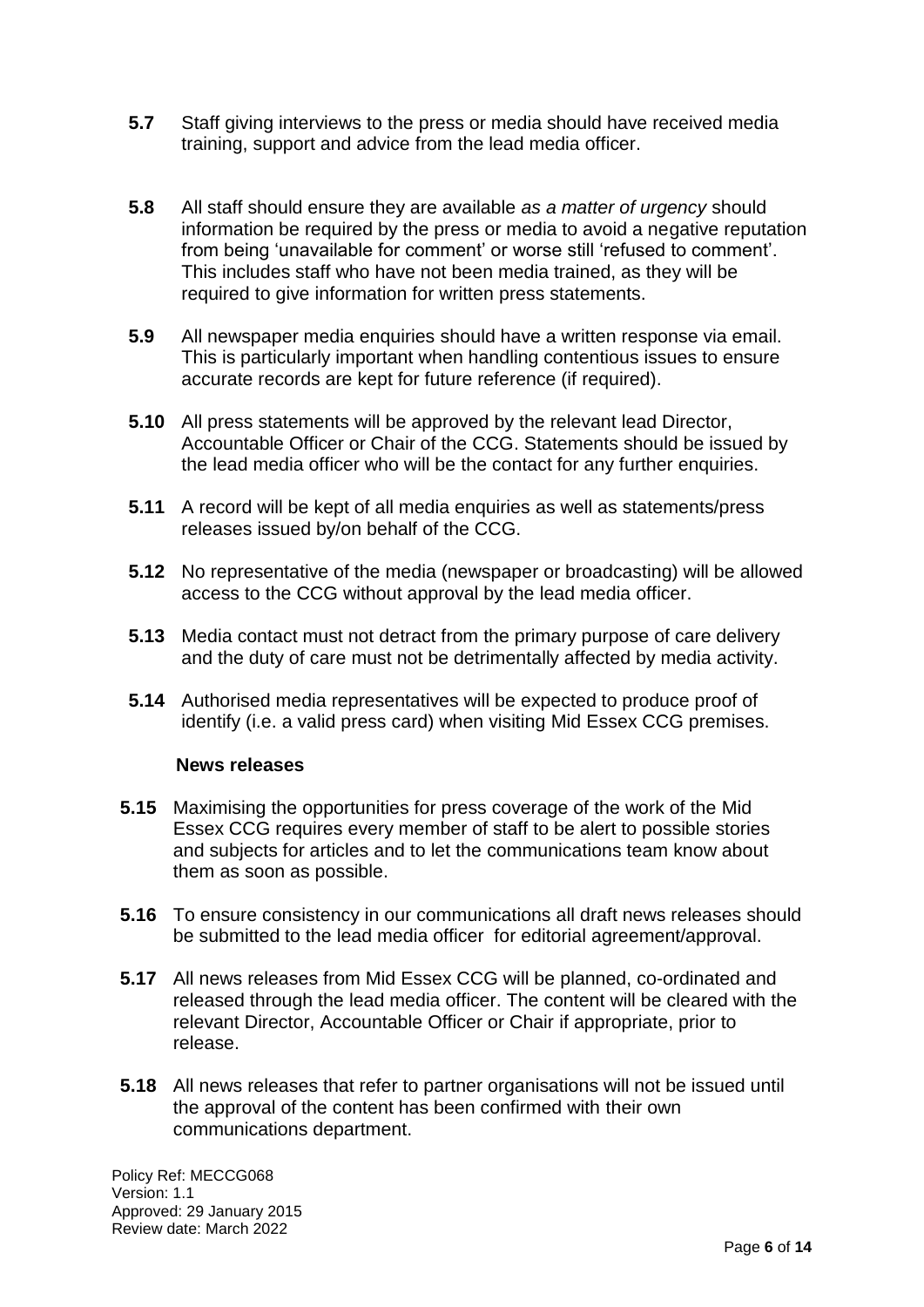Where appropriate Mid Essex CCG will work with corresponding communications departments/teams to issue joint press releases when required *e.g. Public Health campaigns etc*

- **5.19** No member of staff will make contact with the media without the approval of the relevant Director, Accountable Officer or Chair/the lead media officer.
- **5.20** The lead media officer will maintain a list of press and media to advise on preferred editorial formats, house styles and copy deadlines.
- **5.21** The lead media officer will monitor press coverage and will hold copies of newspaper cuttings for an agreed period of time and can provide advice and support for media briefings and interviews.
- **5.22** Staff are required to meet their obligations with regard to client confidentiality at all times, especially when dealing with media issues.

#### **Serious incidents**

- **5.23** Mid Essex CCG is required to inform NHS England Area Team if any serious incident (SI) occurs within the organisation that is likely to involve press or media attention.
- **5.24** Every SI should be reported in accordance with the Quality Team policy using a standard SI report form which should be completed by the relevant member of staff.

The lead media officer should be consulted in terms of the content of the media section of the reporting form.

#### **Social media**

- **5.25** If the CCG has a Twitter account and/or Facebook page these will be managed by the Communications and Engagement team.
- **5.26** Tweets/posts cover some or all of the following:
	- Alerts about new content on our digital channels (news, publications, videos on YouTube, publicity campaigns etc)
	- invitations to provide feedback on specific issues on which we are consulting
	- occasional live coverage of events
	- re-tweets of information from stakeholders such as NHS Choices, Ambulance Trust and other organisations as appropriate.
- **5.27** When following @MidEssexCCG or becoming friends with Mid Essex CCG on Facebook, it will not automatically follow you back. This is to discourage the use of direct messaging, avoid resource wasting spam handling and so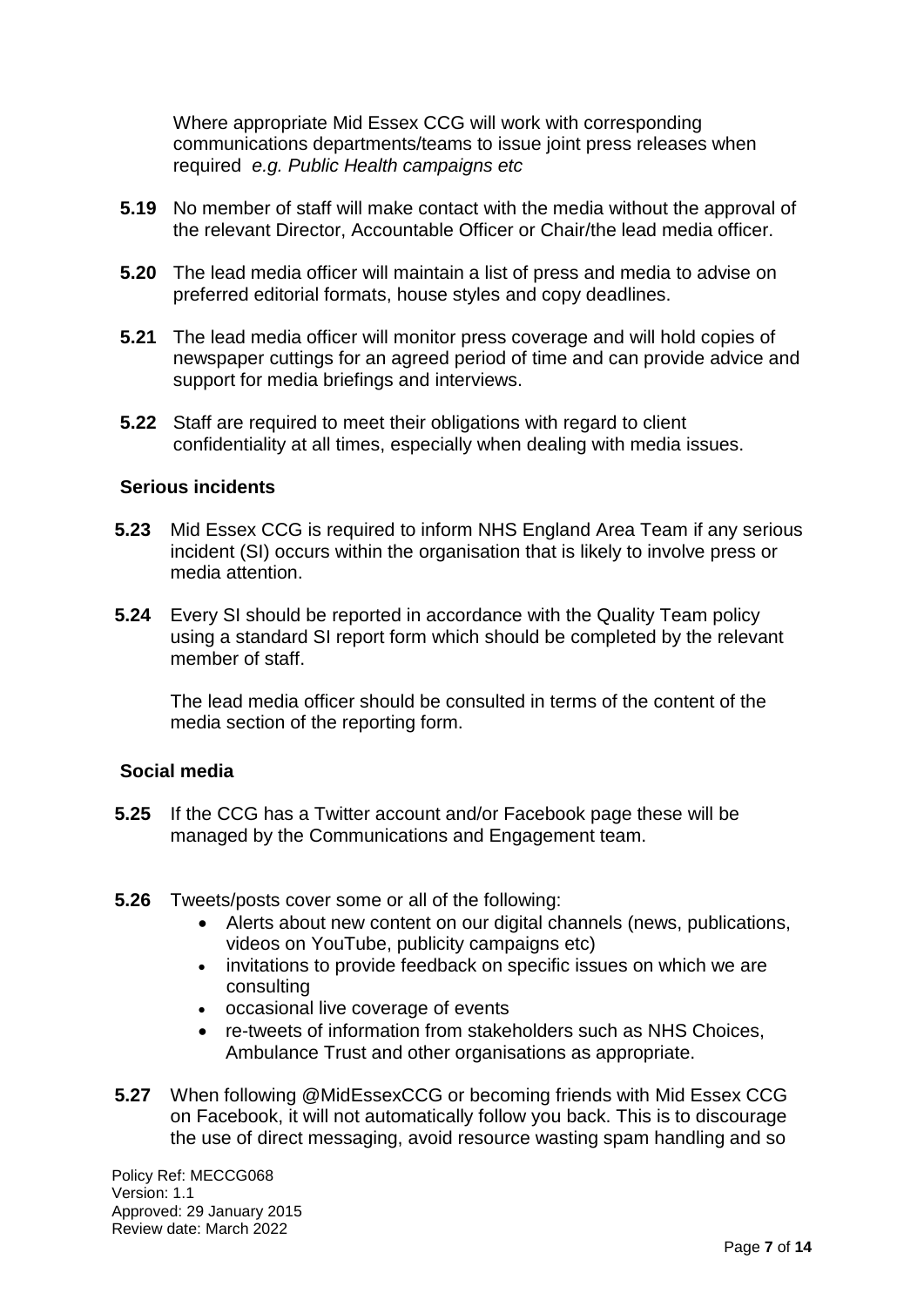that you can easily identify other key Twitter/Facebook users that we think are relevant and who you wish to follow. However, being 'followed by' or being 'friends of' Mid Essex CCG does not imply endorsement of any kind.

- **5.28** The Communications and Engagement team will update and monitor the Twitter/Facebook account during office hours (Monday to Friday). Occasionally the Twitter/Facebook accounts will be updated out of hours if it is being used to cover specific or major events.
- **5.29** Feedback and ideas from all followers are welcomed and the Communications and Engagement team will endeavour to join conversations where possible. It may not be possible to reply to all messages received.

The Communications and Engagement team will read all @replies and direct messages to ensure that any emerging themes or helpful suggestions are passed to relevant people within the CCG.

There should be no engagement on issues of party politics.

The usual way of contacting the CCG for official correspondence will be detailed in the 'Contact us' section of the CCG website*.*

## **Whistleblowing**

**5.30** If staff have concerns they are expected to adhere to the CCG's 'whistleblowing policy' and should either raise matters internally or contact independent regulators (or relevant professional bodies).

Staff should not raise their concerns with press, radio, television or other media organisations without first seeking permission from the relevant Director, Accountable Officer or Chair to do so. Ignoring this may be a breach of the Code of Conduct and/or may mean that the CCG is less able to protect the individual from any adverse consequences.

## **Major incidents**

**5.31** Mid Essex CCG Major Incident Plan will detail the role of communications in the event of a major incident and special arrangements for liaising with the media are detailed in the plan.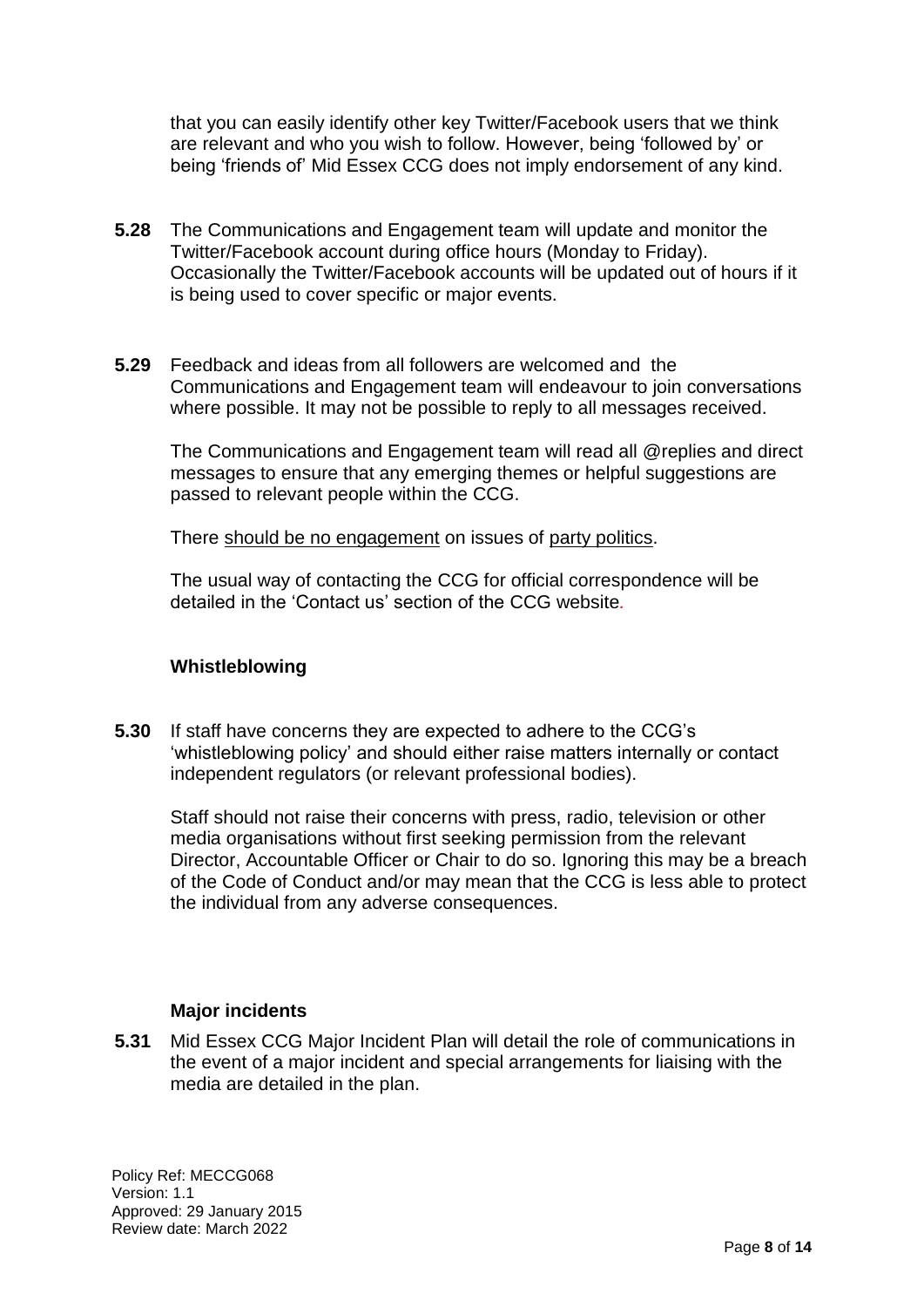## **Out of hours enquiries**

- **5.32** The Communications and Engagement team are generally available to deal with press enquiries Monday to Friday; 0800 to 1800 (not including Bank Holidays).
- **5.33** Out of hours media enquiries will be routed to the Head of Communications and Engagement who, if appropriate, will contact the On-Call Director.

## **Rights of staff side representatives of recognised Trade Unions or staff associations.**

- **5.34** This policy does not restrict the right of elected staff side representatives of recognised trade unions or staff associations to express their views to the media directly.
- **5.35** Elected staff side representatives of recognised trade unions or staff associates are fully entitled to make comments on behalf of their staff association or trade union. **They are not able to make comments on behalf of or represent the views of Mid Essex CCG.**

## **Training**

**5.36** The lead media officer, in agreement with the Head of Communications and Engagement, will ensure that training and/or coaching on effective media relations is available to staff.

## 6.0 **MONITORING COMPLIANCE**

- **6.1** This policy will be implemented by the Director of Corporate Services
- **6.2** The Policy will be circulated to all CCG staff and held electronically by the CCG (and if applicable, also held on the intranet and website for the CCG)
- **6.3** Monitoring of compliance of this policy will be undertaken as part of the routine monitoring undertaken by the Communications and Engagement team of all local media reports.

Any infringements of this policy identified via this route, will be dealt with in the first instance, by the relevant Director, Accountable Officer or Chair.

**6.4** This policy will be reviewed at least every year and will be amended should legislation or a change in national or local policy occur.

## **7**.**0 ASSOCIATED DOCUMENTATION**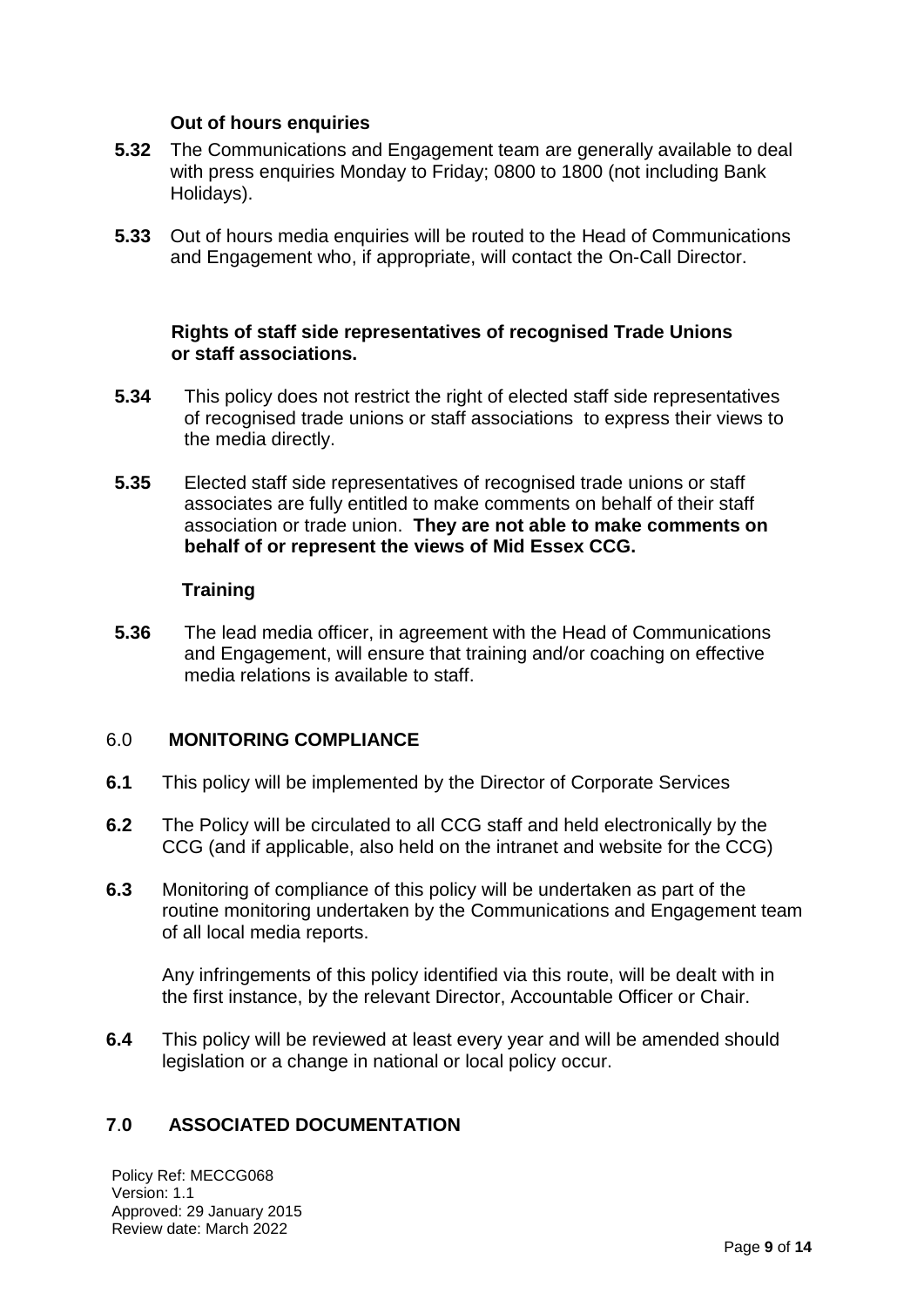7.1 CCG Media Protocol: Quick guide with advice, tips and consent form MECCG14 - [Serious Incident Management Policy](http://nww.swessex.nhs.uk/_uploads/documents/policy-documents/serious-untoward-incident-reporting-management-policy.pdf) MECCG80 - [Communications and Engagement Strategy](http://www.see.nhs.uk/content/file/Document%20Library/Comms%20and%20engagement%20strategy%204%20Feb%202010.pdf) CCG [Major Incident Plan](http://nww.swessex.nhs.uk/_uploads/documents/key-documents/public-health/major-incident-plan-see-swe-proposals-oct-11.doc) CCG Whistleblowing Policy

| <b>Date</b><br><b>Sent</b> | LIJI UF JIANLIIULDLNJ UUNJULILD<br>Name of<br>individual<br><b>Or Group</b> | <b>Designation</b>                          | <b>Were comments</b><br>received,<br>considered and<br>incorporated<br>Yes/No | If not<br>incorporated<br>record the<br>reason why | <b>No</b><br>comments<br>received from<br>individual/<br>Group |
|----------------------------|-----------------------------------------------------------------------------|---------------------------------------------|-------------------------------------------------------------------------------|----------------------------------------------------|----------------------------------------------------------------|
| October<br>2014            | <b>Viv Barnes</b>                                                           | Director of<br>Corporate<br><b>Services</b> | <b>Yes</b>                                                                    |                                                    |                                                                |
|                            |                                                                             |                                             |                                                                               |                                                    |                                                                |

## LIST OF STAKEHOLDERS CONSULTED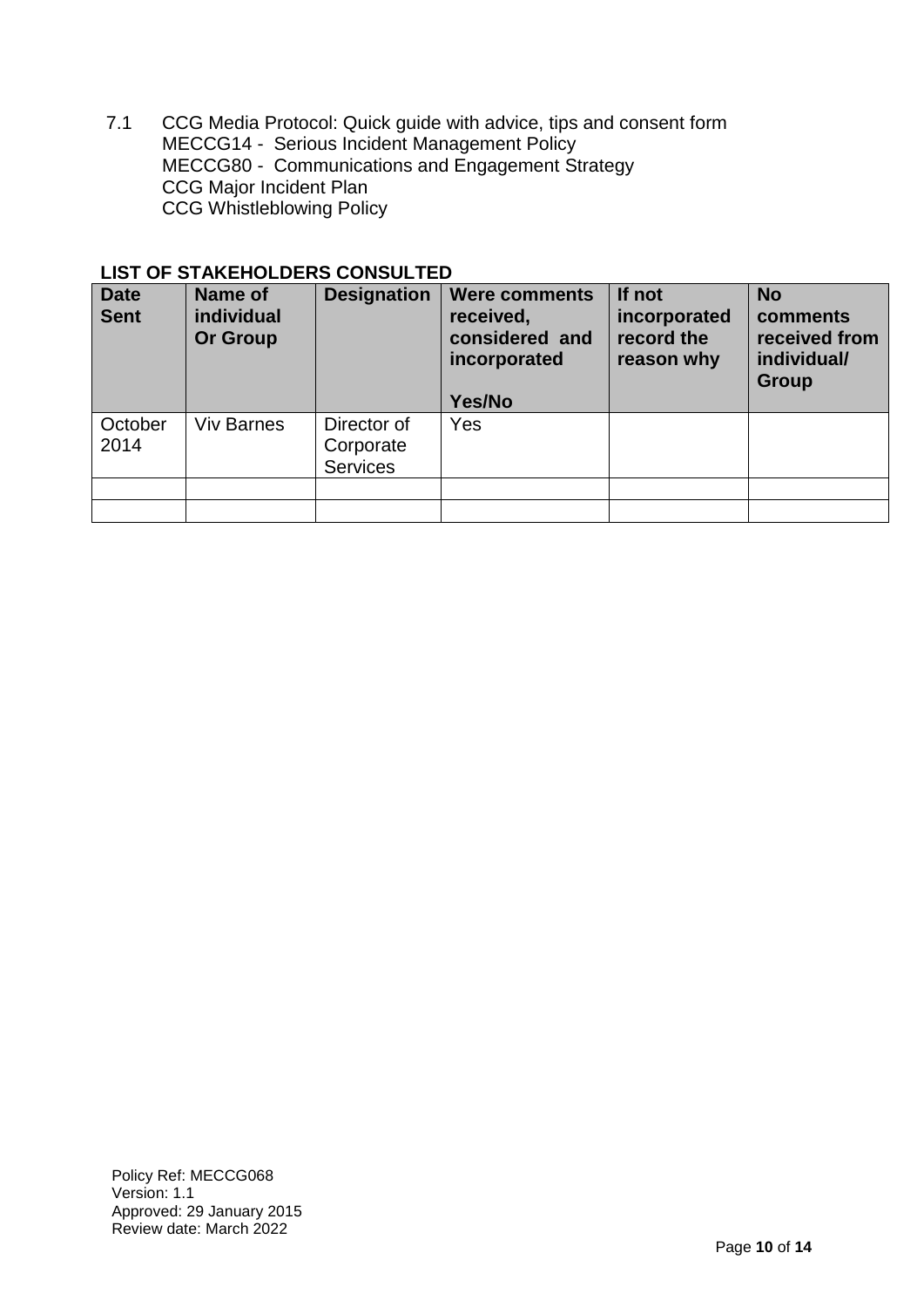*Mid Essex Clinical Commissioning Group*

## **MEDIA PROTOCOL - QUICK GUIDE WITH ADVICE AND TIPS**

This protocol is to provide CCG staff with guidance, tips and advice about effective and successful media engagement and media management. It should be read in conjunction with the Mid Essex CCG Media Policy.

## **'GOLDEN RULES' TO REMEMBER…**

## *Requests for criticisms of other organisations or individuals*

We do not make criticisms of organisations or individuals. In certain circumstances we may criticise alleged behaviour or an organisational or individual position, but we separate this from a criticism of the organisation or individual.

## *Requests for confirmation of patient identity*

We do not confirm a patient's identity, treatment or other clinical or personal details, even if they themselves have volunteered these to the media.

## *We will never refuse to comment or say 'no comment'*

Even if the deadline is too short to investigate the enquiry thoroughly, we will issue our broad position on an issue, or appropriate process or policy as a 'holding statement' ahead of the requestor's deadline.

## *We will refute incorrect reporting*

This will involve a letter to the editor requesting a correction is made. If this information has been provided erroneously by an internal source or public document, we will explain that the information is inaccurate and will correct it.

We will also use our own channels to publish correct information, where there is serious risk to organisational reputation or the integrity of our services. However this must be undertaken with caution to avoid ostracising a media outlet or getting into a 'tit-for-tat' exchange.

## **ADVICE**

## **LOCAL AWARENESS: HORIZON SCANNING – BE FOREWARNED!**

While it is impossible to be forewarned about a media issue or line of enquiry, good issues management and horizon-scanning will help the CCG to be prepared and respond most effectively to issues of contention. It is important to monitor issues and agree preliminary lines to take (such as key messages about the CCG's position) and seek factual details to support the CCG's response.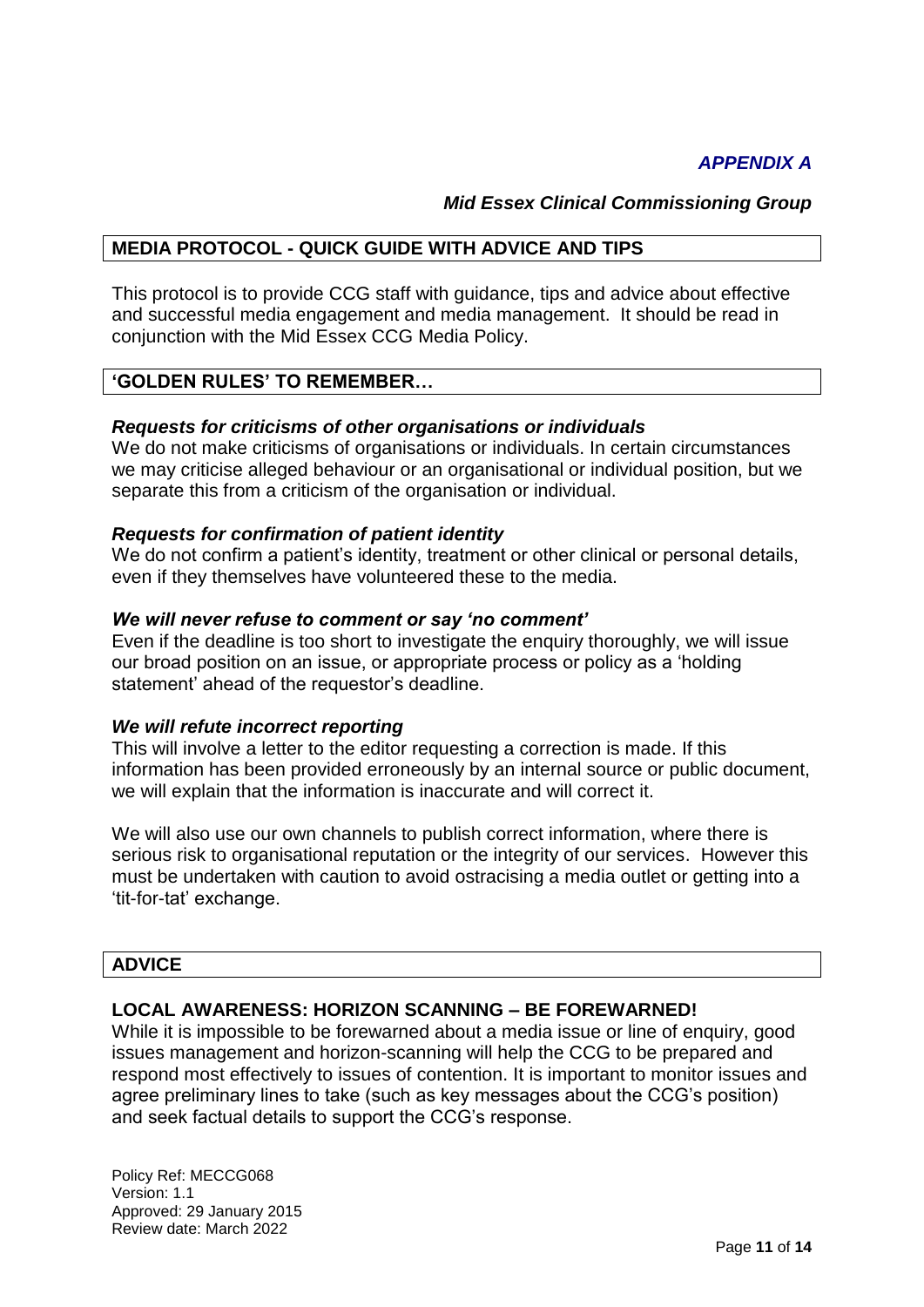CCG representatives should support this by:

- Notifying the lead media officer of any SI's or adverse customer/patient experience incidents, particularly if a formal complaint is anticipated.
- Sending good news stories on positive developments, awards, innovation and good practice and examples of patient satisfaction to the lead media officer.
- Capturing patient case studies and stories as part of new service development.

## **CCG's: ALWAYS EXERCISE YOUR 'RIGHT TO REPLY'**

The CCG should always exercise its 'right to reply' to media stories if appropriate (although the right to reply is not legally enforceable, it is universally accepted by media as good practice to grant people the opportunity to comment on issues affecting/implicating them).

## **PROMOTING YOUR NEWS**

The CCG should always look for opportunities to promote their positive news. Doing this proactively develops stakeholders' understanding of our business, what we are trying to achieve and why. It is also a cost effective way to release factual information (without having to pay for advertising) or announcements (for example; publicising opening times of services during holiday periods).

## **TIPS**

## **Copyright – legal implications**

Items such as photographs, video, written word, designs and sound recordings have copyright protection. Staff should not use photographs from the internet or any unauthorised sources, as most uses of copyrighted materials require permission from the copyright owner. Using resources without permission could potentially see the CCG facing legal action for infringement of copyright.

## **Photo/filming consent form**

If you take photos or visual recordings of patients or members of the public, you must ensure they sign a 'consent form' (which should be retained on file) to ensure you have permission to use their image in publications, news stories, etc.

#### **Writing effective media releases**

- Keep it short aim for one side of A4 and keep to the facts.
- Tell the whole story in the first paragraph who, what, when, where, why and how this is what will hook the journalist/blogger/researcher.
- Never use a metaphor, simile or other figure of speech which you are used to seeing in print (i.e. avoid clichés)
- Never use a long word when a short word will do (i.e. don't be pretentious)
- If it is possible to cut out a word, always do so (i.e. edit, edit, edit)
- Never use jargon, a scientific word or a foreign phrase if there is a straightforward English equivalent
- Include technical information and explanations in 'editors' notes'.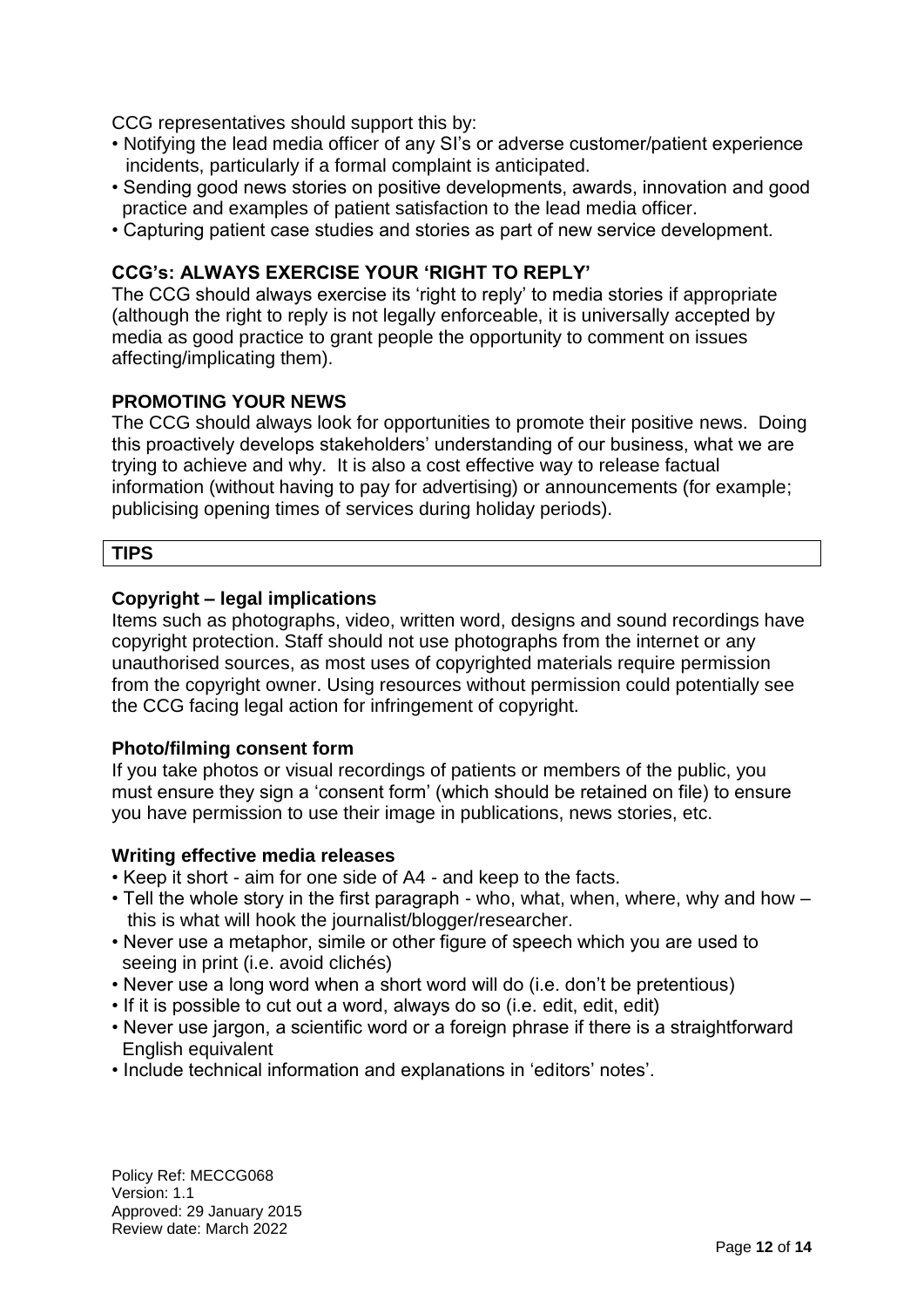# **PHOTO/FILMING CONSENT FORM**

Review date: March 2022

#### *PLEASE TICK APPROPRIATE BOXES BELOW TO INDICATE YOUR APPROVAL.*

I, the undersigned agree that my / my child's photograph may be used for a range of media (for example: newspapers, newsletters, magazines, television, and websites).

I have been given a full explanation about possible uses of my *(insert)*

We will not disclose any photographs or information about you without your consent, unless we have a statutory duty to do so in preventing harm to someone else, or to protect you or to prevent or detect crime

We will only store and use information in accordance with registration under the Data  $P_{\text{net}}$  1998

| Protection Act 1998                                                                                                                                                                    |                   |              |  |
|----------------------------------------------------------------------------------------------------------------------------------------------------------------------------------------|-------------------|--------------|--|
| Photograph                                                                                                                                                                             | Name (in caption) | Film Footage |  |
| I therefore understand that my:                                                                                                                                                        |                   |              |  |
| Photograph                                                                                                                                                                             | Name in caption   | Film Footage |  |
| may be used for legitimate purposes i.e. (Annual Reports, website, and exhibitions to<br>promote the work of Mid-Essex CCG Clinical Commissioning Group both now and in<br>the future. |                   |              |  |
| I also understand that my:                                                                                                                                                             |                   |              |  |
| Photograph                                                                                                                                                                             | Name in caption   | Film Footage |  |
| may be used by a range of media titles in press articles/TV broadcasts / websites<br>which are seen by the general public, now and in the future.                                      |                   |              |  |
| I hereby grant consent, freely given, to the use of my                                                                                                                                 |                   |              |  |
| Photograph                                                                                                                                                                             | Name in caption   | Film Footage |  |
|                                                                                                                                                                                        |                   |              |  |
|                                                                                                                                                                                        |                   |              |  |
|                                                                                                                                                                                        |                   |              |  |
|                                                                                                                                                                                        |                   |              |  |
| Policy Ref: MECCG068<br>Version: 1.1<br>Approved: 29 January 2015                                                                                                                      |                   |              |  |